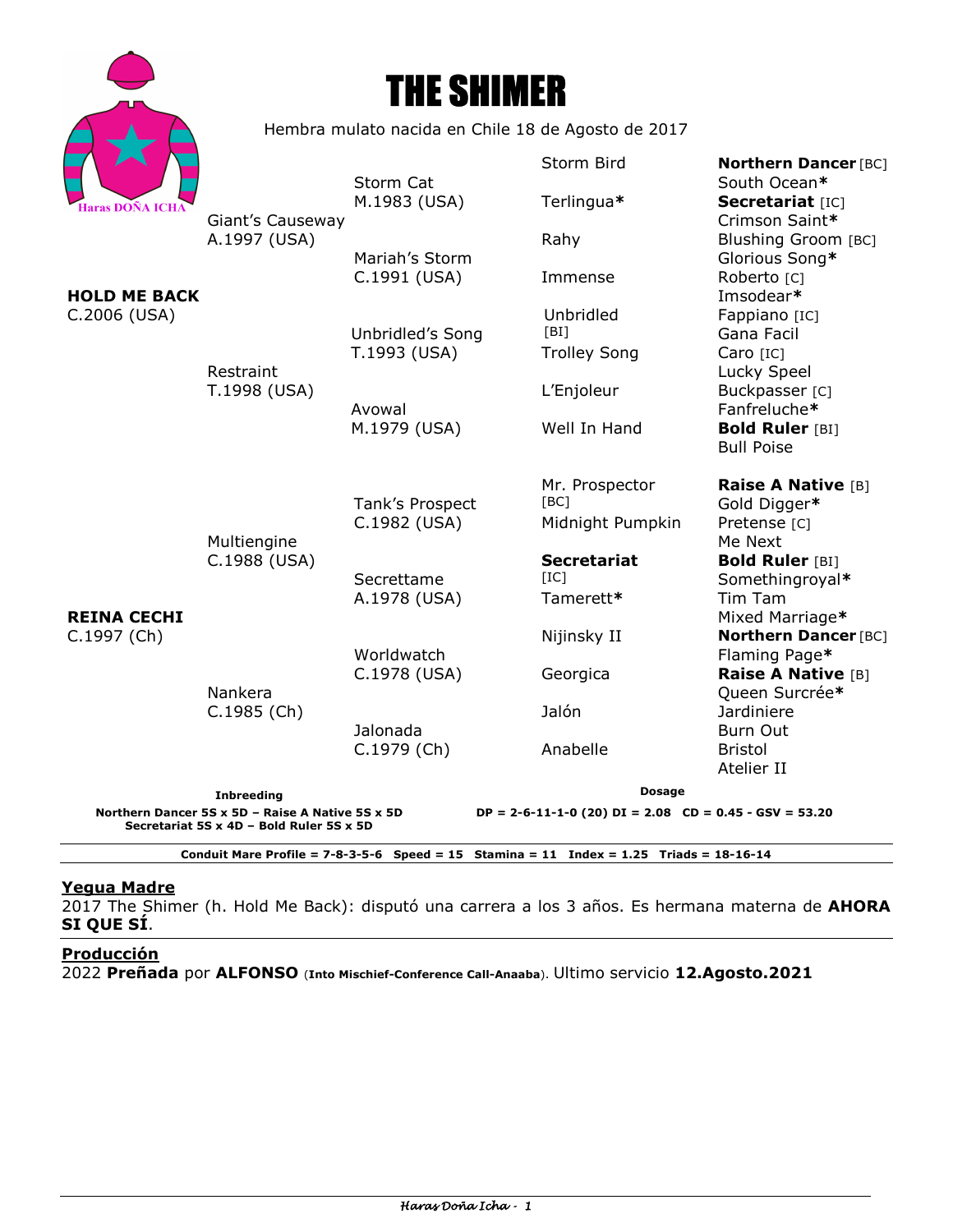### **LINEA PATERNA**

**HOLD ME BACK** *(2006)*. Ganó 4 cs. a los 2, 3 y 4 años en Canadá y USA, incl. Lane's End S **(Gr.2)**, Dominion Day H; 2° Shadwell Travers S **(Gr.1)**, Toyota Blue Grass S **(Gr.1)**; 4° Jockey Club Gold Cup S **(Gr.1)**. US\$ 872,610.

**HOLD ME BACK**, es padre de **PATRONCITO** (2 cs. en México, incl. cl. Campeonato Juvenile**-Gr.1**; 3º cls. Anahuac**-Gr.1**, Ciudad De México), **CARLOS L**. (5 cs. en Panamá, incl. cls. Presidente De La República**-Gr.1**, Germán Ruiz B.**-Gr.2**, Darío Rosemena y Ruth Delvalle De Arosemena; 2° cl. Internacional Del Trabajo; 3° cls. Expocomer**-Gr.3**, Familia Fernández), **JET BLACK MAGIC** (Delta Downs Princess S**-Gr.3**, Azalea S; 2ª Los Angeles Bred Premier Night Starlet S, Crescente City Oaks; 3ª My Trusty Cat S, Silverbulletday S; 4ª Louisiana Legends Spiree S. US\$ 399,430), **BLACK TIDE** (Mohawk S, Ashley T. Cole S; 3° Artie Schiller S; 4° West Point S Presented by Trustco Bank. US\$ 559,120), **RESTRAINEDVENGENCE** (Oceanside S, Rolling Green S, Zia Park Championship H, Curribot H; 2° City Of Hope Mile S**-Gr.2**; 3° Longacres Mile H**-Gr.3**; 4° Lure S. US\$ 409,222), **HOLD FOR MORE** (Northern Lights Futurity, Minnesota Derby, Victor S. Myers S, MTA Stallion Auction Laddie S, Crocrock Minnesota Sprint Championship S, 10,000 Lakes S; 2º Wally's Choice Minnesota Classic Championship S, 10,000 Lakes S; 3° Crocrock Minnesota Sprint Championship S. US\$ 406,920), **NO HOLDS BARRED** (Cyclones H; 2° Prairie Gold Juvenile S, Iowa Cradle S, Iowa Breeders' Derby, MTA Stallion Auction S, Governor Terry E. Brandstad S; 3° IA Registered & Foaled 3yo C&G Rout H, Governor Terry E. Brandstad S. US\$ 345,332), **PEEKACHO** (Praire Bayou S. US\$ 227,413), **DROP DEAD RED** (Politely S; 2ª Nellie Mae Cox S. US\$ 190,300), **MY MISS VENEZUELA** (Sea Lily S; 2ª Million Distaff Preview S; 3ª Added Elegance S, Irleans S; 4ª Tiffanny Lass S. US\$ 157,860), **DON'T HOLD ME BACK** (Liutenant Governor's H; 2º Richmond Derby Trial H, S.W. Randall Plate H; 3° Breeders' Cup Classic H; 4º John Longden 6000 H, Bienvenidos S, Lieutenant Governor's H, Pacific Customs Brokers Classic H. US\$ 143,296), **SEND ME ON** (Daniel Stearns Cleveland Gold Cup S; 2° Green Carpet S; 3° Juvenile S. US\$ 136,047), **WATCH ME BURN** (Zia Parl Princess S. US\$ 111,746), **HOLD THE GIANT** (Edmonton Juvenile S; 2º Ky Alta H, Journal H; 3° Spangled Jimmy H; 4º Count Lathum H. US\$ 72,589), **SOCIAL BUTTERFLY** (OBS Sprint S. US\$ 54,230), **Bella's Back, Commute, Conzee Hold, Crypto Hold**, **Hay Queen, Holdmegold, Holdmesara, Holdthismiss, Iknowsheknowsiknow, Mister Peppers, No Holds Barred, Something Nice**, **Southern Mojo**, **Truth In The Lies, Voluntario**, etc…

En Chile de **I Am Blacklist** (ganadora; 3ª cl. Promesa De Potrancas-CHC; 4ª cls. Alberto Solari Magnasco-CHC, Octavio Ríos Espinoza-CHC), Hold My Beer (6 cs.), Mecedor (5 cs.), Lara Croft (4 cs.), Primer Talento (4 cs.), Traveler Trainer (5 cs.), Fingerbar (3 cs.), Amen (2 cs.a los 3 años), Crel (2 cs.), Free Rein (2 cs.), Italo Veneciano (2 cs.), Lamma Island (2 cs.), Jonah Lemu (ganador a los 3 años), Limitless (ganador a los 3 años), Lips Don't Lie (ganadora a los 3 años), Mr Black (ganador a los 3 años), Ragazzo D'Oro (ganador a los 3 años), Your Time Is Now (ganadora), etc….

# **LINEA MATERNA**

# **1ª madre**

1997 Reina Cechi (h. Multiengine): ganadora de 2 cs. a los 3 años. Es hermana materna de **NAZARITA**. Madre de:

2003 Princess Pía (h. Indy Vidual): 9 cs. En la reproducción.

- 2004 **Arrancar A Perderse** (m. Indy Vidual): 8 cs.; 3º cls. Cotejo de Potrillos **(Gr.3)**, Fernando Moller Bordeau (CHS); 4º cls. Otoño-Pedro García de la Huerta Matte **(Gr.2)**, Carlos Cousiño S. 2008 Te Extraño Carino (h. Indy Vidual): 7 cs.
- 2010 **AHORA SI QUE SI** (cast. Pyrus): 5 cs., incl. cl. Nacional Machos; 4º cl. Ignacio Urrutia de la Sotta **(L)**.
- 2012 Reina Cuquita (h. Sir Cat): no corrió.
- 2014 Without You (h. Dunkirk): ganadora a los 3 años.
- 2016 Siempre Reina (h. Strong Mandate): ganadora en su debut a los 3 años, única actuación. En la reproducción.
- 2017 The Shimer (h. Hold Me Back): **ver arriba**.
- 2018 Salto Italiano (m. Strong Mandate): ganador a los 3 años.
- 2020 N.N. (m. Hold Me Back):

# **2ª madre**

- 85 Nankera (h. Worldwatch): ganadora de 2 cs. Es hermana de **JAGUAR YOU**. Madre de:
	- 92 Normando (m. The Great Shark): 5 cs.
	- 93 Alma Fría (h. Armand): ganadora a los 3 años.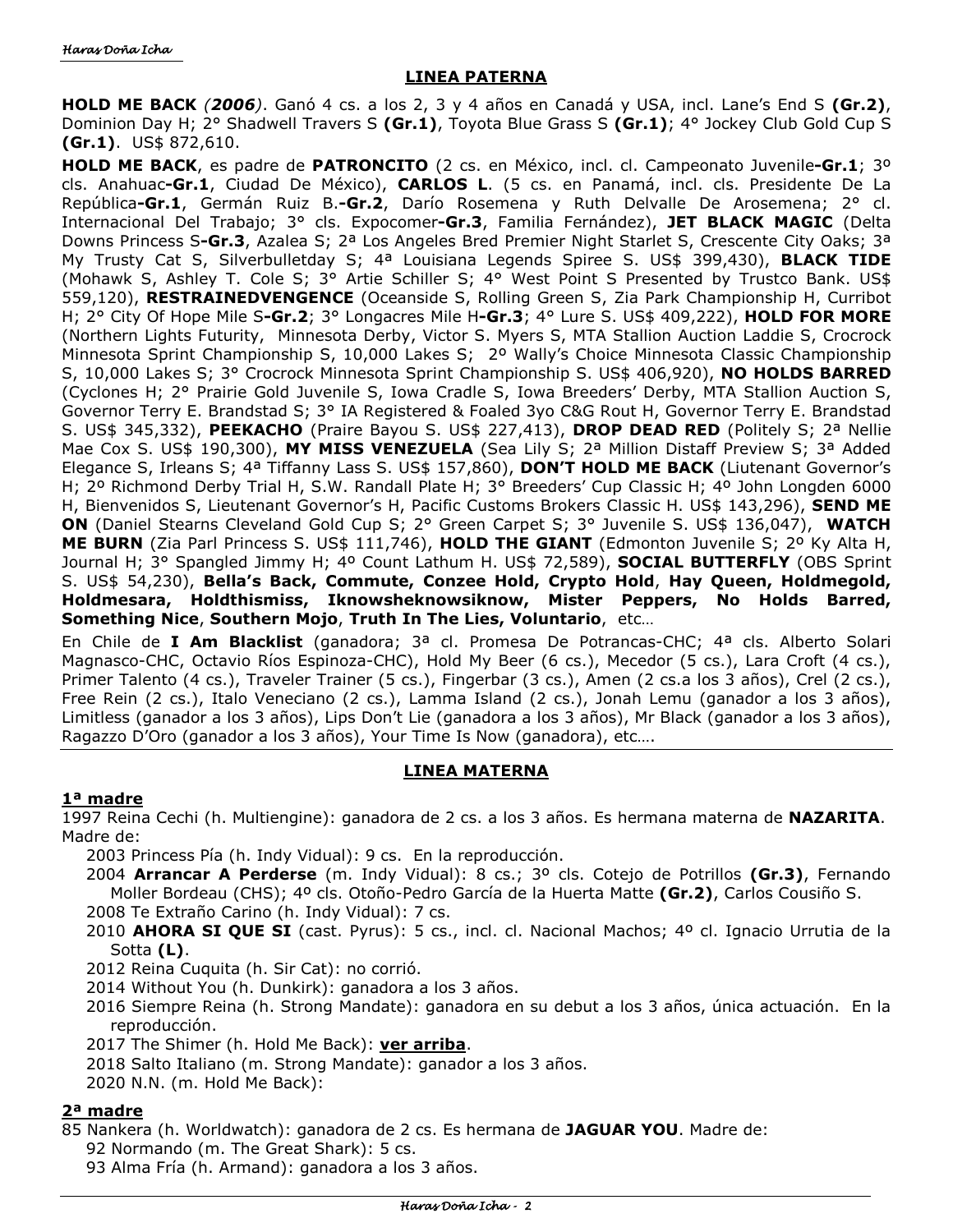#### Haras Doña Icha

- 94 **NAZARITA** (h. The Great Shark): *Campeona 3 Años CHS 1997. Campeona Mayor CHS,1998*. Ganadora de 5 cs., incl. cls. Nacional Ricardo Lyon **(Gr.1)**, Carlos Campino Larraín **(Gr.2)**, Geoffrey Bushell Watson **(Gr.3)**, Jorge Baraona Puelma **(L)**; 2ª cls. El Ensayo **(Gr.1)**, Las Oaks **(Gr.1)**, Polla de Potrancas **(Gr.1)**, Francisco Baeza Sotomayor **(Gr.1)**, Copa Cotejo de Potrancas **(Gr.3)**, Carlos Cousiño Goyenechea **(L)**, Raúl Ovalle Ugarte **(L)**; 3ª cls. Gregorio Amunategui Jordán **(L)**. Madre de sólo 2 crías:
	- 99 Nazarado (cast. Rainbow Dancer): 17 cs.
- 96 Multinote (h. Multiengine): ganadora.
- 97 Reina Cechi (h. Multiengine): **ver arriba**.
- 98 King Of Thieves (cast. Multiengine): 4 cs.
- 99 Padalino (m. Mutiengine): 4 cs.

### **3ª madre**

79 **JALONADA** (h. Jalón): ganadora de 7 cs., incl. cls. Fernando Moller Bordeau, Radio Colo Colo; 2ª cl.

- Eugenia **(Gr.3)**. Es hermana de **GARDY, GABRIEL, JABRIL**. Madre de:
	- 85 Nankera (h. Worldwatch): **ver arriba**.
	- 87 **Class Act** (h. Clásico): 2 cs.; 4ª cl. Geoffrey Bushell Watson. Madre de:
		- 93 **ANGADA** (h. Sam M.): 8 cs., incl. cls. Constancio Silva Mandiola **(L)**, Tandillera; 2ª cls. Carlos Allende Navarro **(Gr.3)**, Carabineros De Chile, Club De Polo y Equitación; 3ª cls. Dorama **(Gr.2)**, Jaime García-Huidobro Dominguez **(L)**, Televisión Nacional De Chile; 4ª cls. Megavisión, Revista Elle, Criterium Yeguas, Luis Rosselot Bordeau, Hernán Braun P. Madre de:
			- 02 **EL NIETO DE SAM** (cast. Royal Danzig): 9 cs., incl. cls. Alberto Bunster Iñiguez y Cristián Bunster del Solar, Juan Unzurrunzaga Nieto; 2º cls. Pedro Del Río Talavera **(Gr.2)**, Francisco Astaburuaga Ariztía **(L)**; 3º cls. Gran Premio Hipódromo Chile **(Gr.1)**, Criterium Mayores, Lido Palace; 4º cls. General José Miguel Carrera Verdugo **(Gr.3)**, Ejército De Chile **(L)**, Club Hípico de Santiago (HCH).
		- 94 Cereza (h. Sam M.): ganadora. Madre de:
			- 02 Nueva Patrona (h. River Deep): 14 cs.
			- 09 Guindal (m. Dynamix): 4 cs.
		- 95 Santita (h. Sam M.): ganadora. Madre de:
			- 02 **Memorialista** (h. Squire Jones): ganadora a los 2 años; 3ª cl. Carlos Cousiño G. **(L)**.
		- 97 **Samaraguacán** (cast. Sam M.): 12 cs.; 3º cls. Rotary Club de Santiago, Círculo Dueños F.S. de Carrera; 4º cls. Copa Revista Caras, Figurón, Diario La Nación.
		- 98 **SAM ACT** (h. Sam M.): 6 cs., incl. cl. Lionel Wodehouse; 2ª cls. Diario La Nación, José Francisco Vergara; 3ª cl. Millalonco. Madre de:
			- 08 **LA ROSARIO** (h. Victory Gallop): 8 cs., incl. cl. Colectividad Arabe; 2ª cls. Parque Del Retiro, Pontificia Universidad Católica De Valparaíso; 4ª cls. Paloma Infiel, Gobierno Regional.
			- 10 Lapizlazuli (h. Diamond Tycoon): 2 cs. a los 3 años.
	- 90 Windsor (m. Worldwatch): 4 cs.
	- 94 **JAGUAR YOU** (m. Barkerville): 10 cs., incl. cls. Armada de Chile, Agustín Edwards McClure; 2° cl. Asociación de Periodistas Hípicos; 4º cls. Víctor Raby, Gran Vital, José Maritano Moltedo.

# **4ª madre**

62 Anabelle, ex. Atelesita (h. Bristol): figs. Es hermana de **ATENTADO**. Madre de:

- 69 Randanpur (m. Raspador): 7 cs. en Santiago
- 70 Chosmalal (m. Gamal): 8 cs.
- 71 **GARDY** (m. Gamal): 9 cs., incl. cls. Invierno **(Gr.2)**, Valparaíso Sporting Club (VSC), República Argentina; 3º cl. Polla de Potrillos **(Gr.1)**.
- 72 Gabelle (h. Gamal): no corrió. Madre de: 77 Gabita (h. Prince Médicis): 3 cs.
	- 85 Awakina (h. Awake): 2 cs.
- 74 **GABRIEL** (m. Gamal): 3 cs., incl. cls. Gran Premio Presidente de la República, Liberación Nacional; y 4° cl. El Ensayo **(Gr.1)** en sólo 8 actuaciones. **Padrillo.**
- 76 **JABRIL** (m. Jalón): 10 cs., incl. cl. España **(Gr.3)**; 2° cls. Japón, Eugenia y Tizna; 3° cls. Pedro del Río Talavera **(Gr.1)**, Geoffrey Bushell Watson, Dander; y 4° cls. Carabineros de Chile, Hilario.
- 79 **JALONADA** (h. Jalón): **ver arriba.**
- 80 Josette (h. Jalón): figs. Madre de: 84 Blue Dandy (m. Blue Dancer): 4 cs. 86 Lucky Money (m. Premio Nobel): 7 cs.